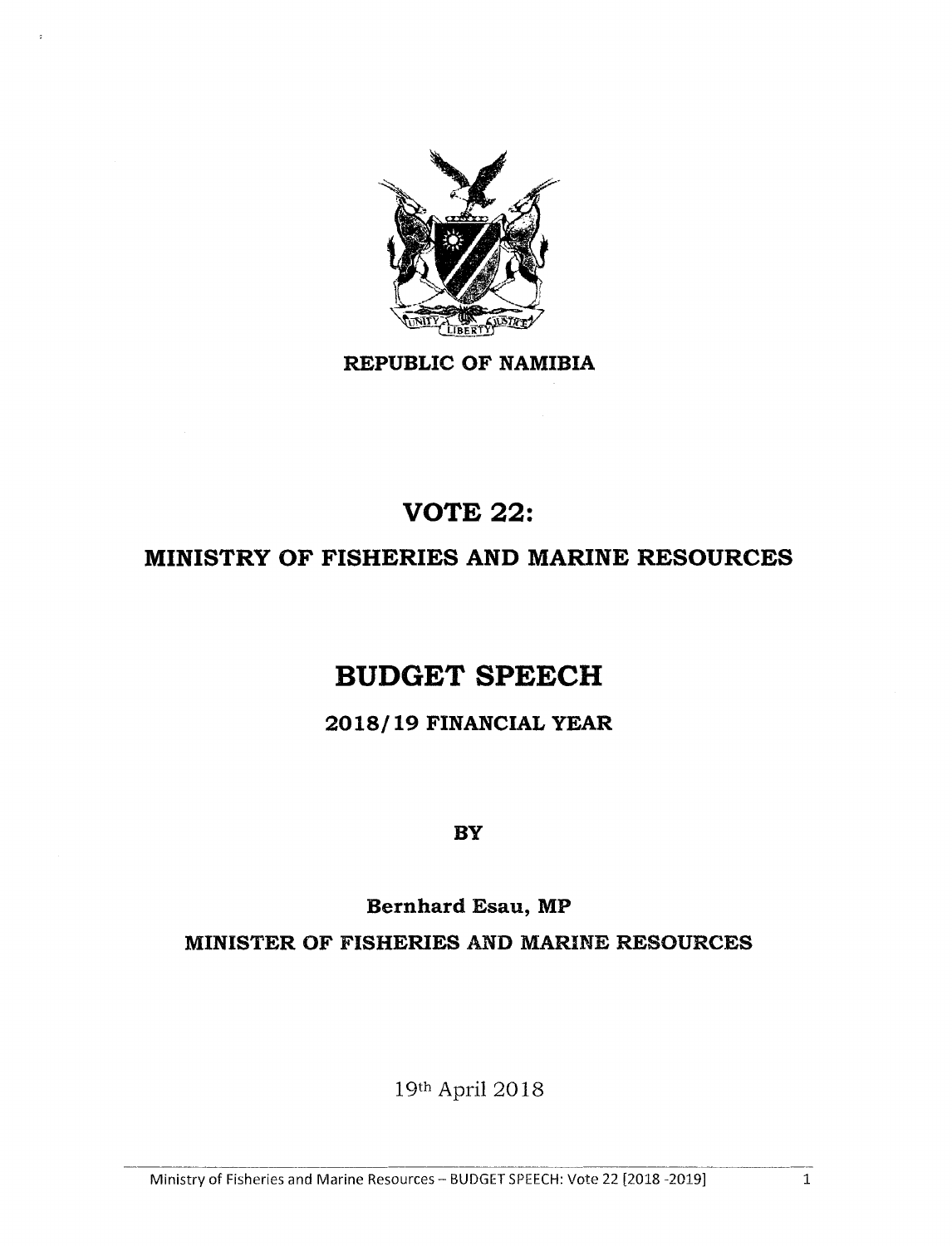### **MANDATE**

The Ministry of Fisheries and Marine Resources has been mandated to sustainably manage the living aquatic resources and promote the aquaculture sector.

### **VISION**

The Vision of the Ministry of Fisheries and Marine Resources is for Namibia to be a leading fishing Nation with a well-developed aquaculture industry.

### **MISSION**

The Mission of the Ministry of Fisheries and Marine Resources is to responsibly manage living aquatic resources to continuously ensure a conducive environment for the fishing and aquaculture sector to prosper.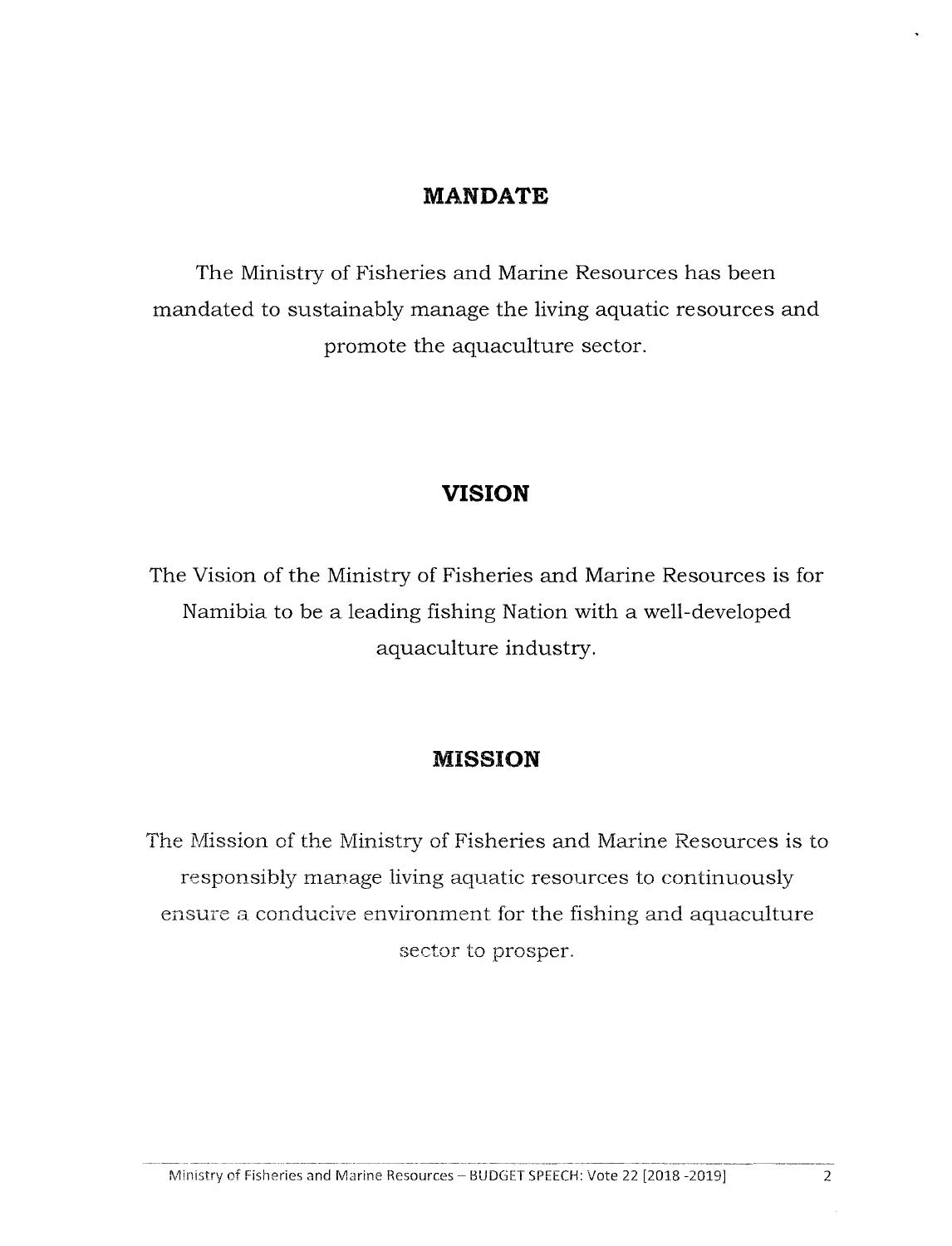### **Table of Contents**

 $\bar{z}$ 

| 2.0 |                                                                                 |
|-----|---------------------------------------------------------------------------------|
| 2.1 |                                                                                 |
| 2.2 |                                                                                 |
|     | 2.3 Programme 3: Marine and Inland Monitoring, Control and Surveillance (MCS)10 |
|     |                                                                                 |
| 2.5 |                                                                                 |
| 2.6 |                                                                                 |
|     |                                                                                 |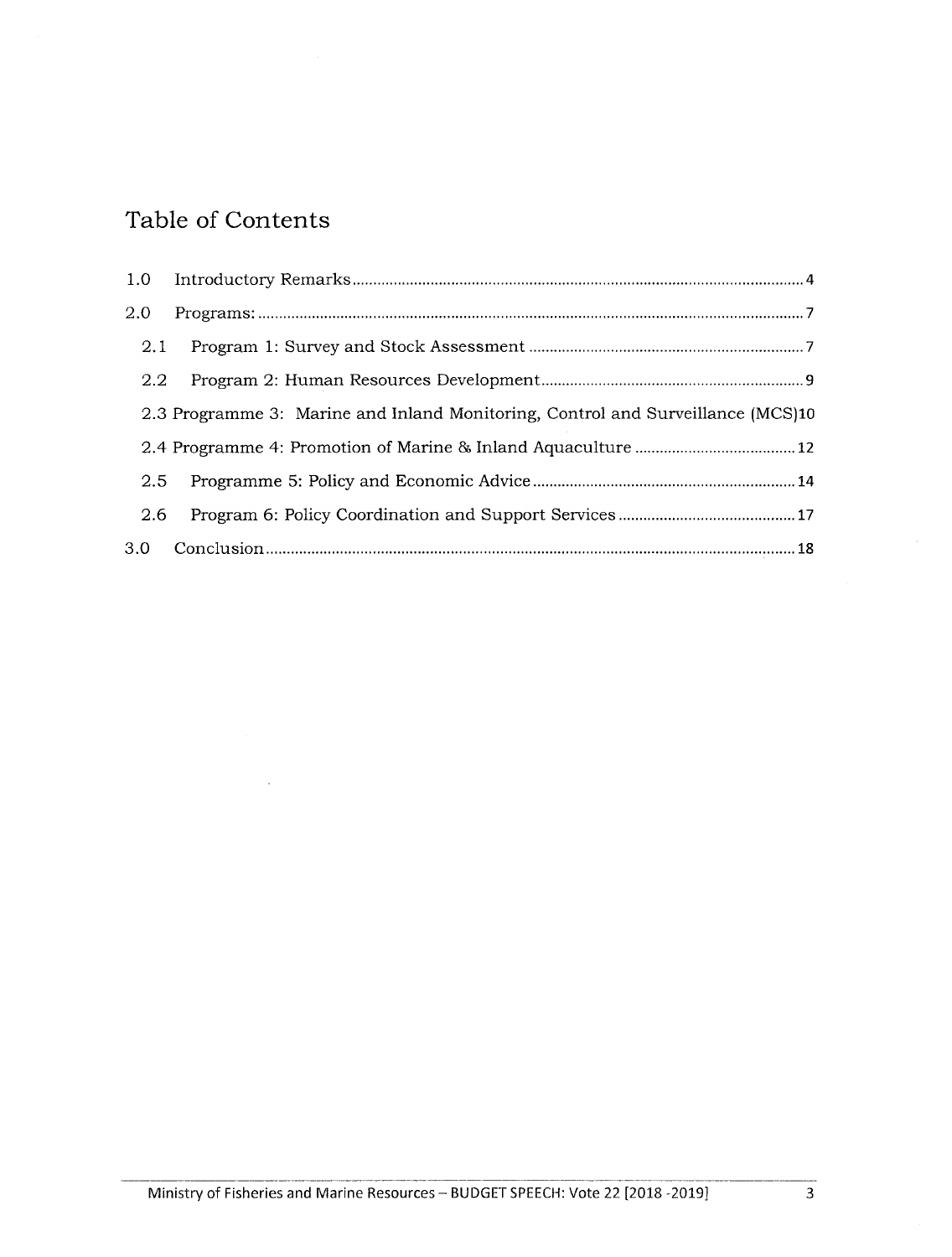### 1.0 Introductory Remarks

# Honorable Chairperson of the Whole House Committee, Honorable Members,

Before I deliver the Budget Speech for the Ministry of Fisheries and Marine Resources, allow me to observe that today is the 58<sup>th</sup> Birthday Anniversary of our Ruling Party, the SWAPO Party. I take this opportunity on my behalf, and on behalf of the Ministry of Fisheries and Marine Resources, to wish the SWAPO Party, H.E the President of SWAPO Party, the Politburo, Central Committee and all SWAPO Party structures, and indeed all Namibians, a happy 58<sup>th</sup> birthday. Long Live SWAPO. Long Live Namibia.

I am delighted to stand before this Honourable House to seek approval of the Budget for Vote 22: Fisheries and Marine Resources. The amount which I seek approval from the House totals to N\$ 258,606,000.00 for 2018/19 financial year.

This amount will be used by the Ministry to execute its mandate to conserve the marine ecosystem and ensure the responsible utilization, conservation, protection and promotion of marine and freshwater resources on a sustainable basis and promote aquaculture production. The allocation of the budget takes into account the current economic challenges faced by Namibia as a country, and the Ministry is required to be prudent in its budget execution activities.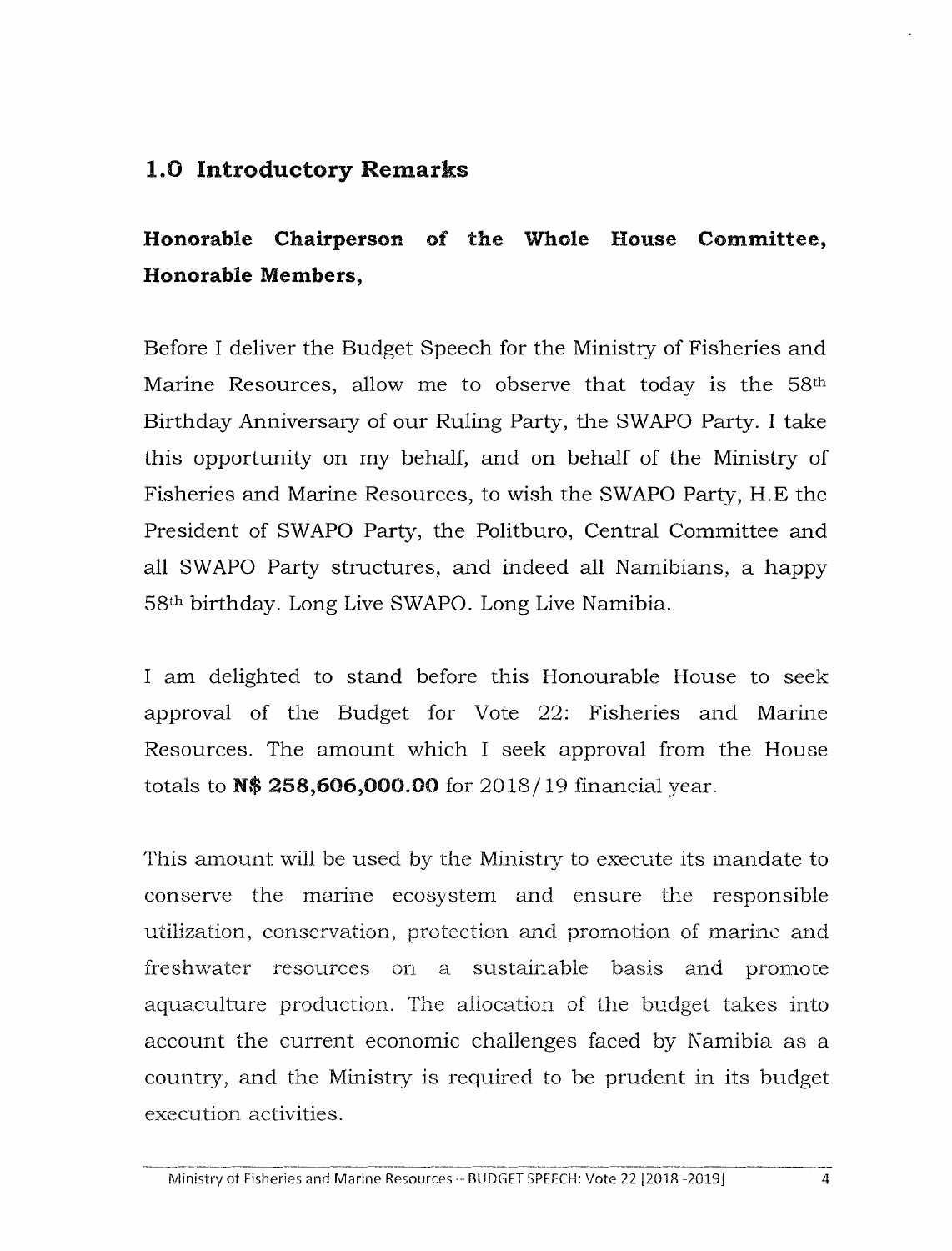### **Honorable Chairperson of the Whole House Committee, Honorable Members,**

Allow me to state, right at the beginning of my speech that our fishery sector is strong and vibrant. The stocks of our six commercial species which are regulated though total allowable catch (TAC) namely horse mackerel, hake, monk, red crab, rock lobster, and seals; which collectively represent about 97% of total catch, remain healthy.

I addressed the fishing industry on 16th February 2018, a platform where all stakeholders gather to discuss and share pertinent issues affecting the sector on areas of concern and plan for the year ahead. I am therefore glad to report to the House that the fishing industry reported a positive performance in 2017/18. During this period, the total allowable catches (TAC) for various fisheries was 507,276MT compared to 521,714MT in 2016/17, representing a marginal decrease of about 3%. The total landings for 2016/17 were 501,613MT. This fish and fishery product is valued at about N\$ 10 billion, making fisheries the second largest forex earner for Namibia, after Mining.

I am delighted to inform this August house that ecolabelling process for our hake fisheries through Marine Stewardship Council (MSC), which I announced in 2017, is progressing well, and is expected to be completed in the next 18 months. We remain confident that our sound management measures on this fishery, which are based on international best practices, will be affirmed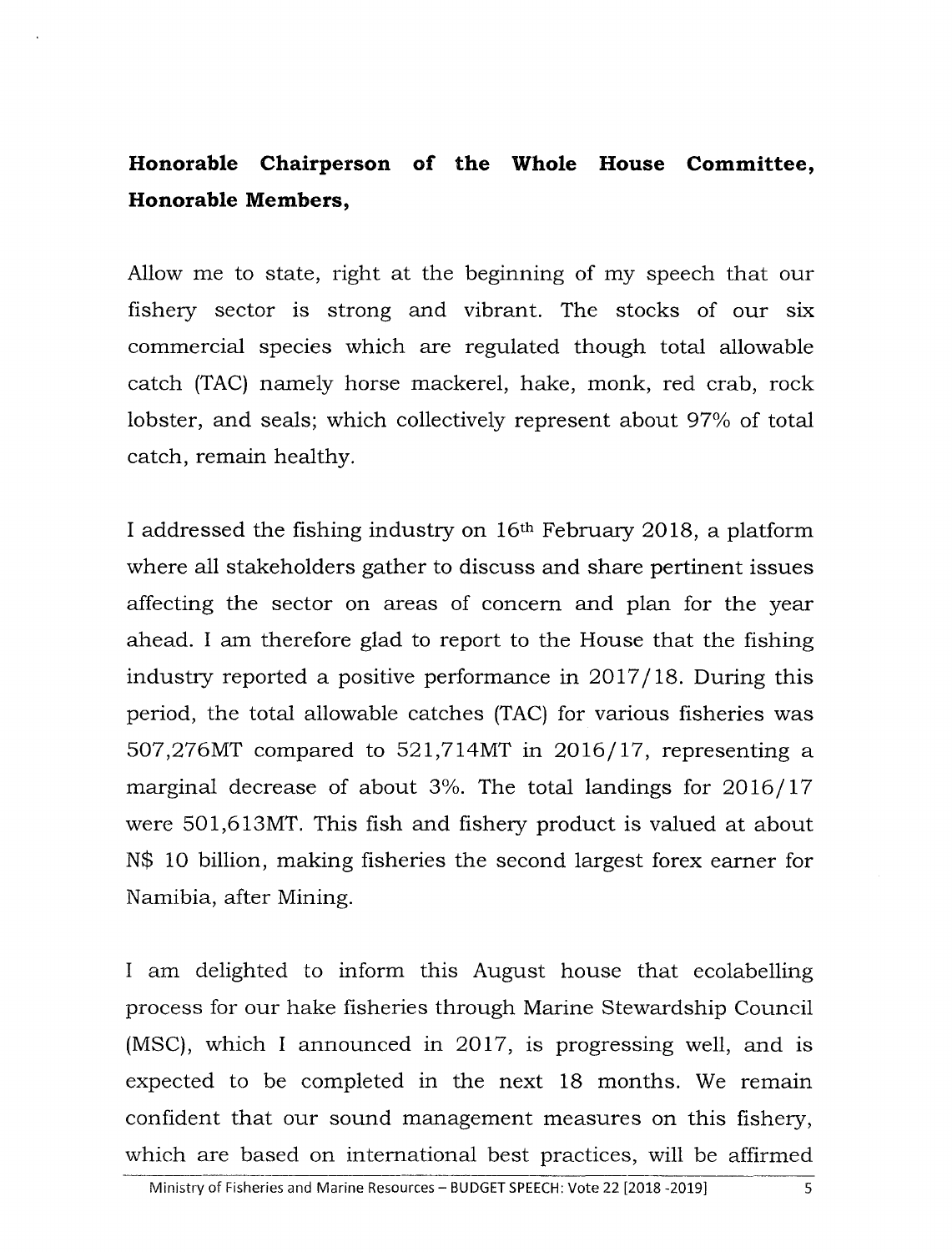during this ecolabelling process, and that our hake will benefit from the anticipated increased market access arising from this certification.

I would like to stress that the Ministry will continue to lay special emphasis on employment and broad base participation in the fisheries sector. This focus is in line with our National Development Plan (NDP5) and Harambee Prosperity Plan (HPP) and is underpinned by Government policy aspiration to enhance distribution of fisheries wealth to all Namibians. Employment, together with resource rent such as taxes, levies and fees; and corporate social responsibility (CSR), are important tools in this policy objective. As already indicated in the Scorecard, the Ministry will be evaluating the number of Namibian jobs per MT quota allocated, and the quality of such jobs.

# **Honorable Chairperson of the Whole House Committee, Honorable Members,**

Before I motivate for Vote 22 budget, allow me to state that the Ministry estimates to collect at least **N\$** 360 **million** as quota fees annually, which is paid to state revenue. This figure excludes income taxes, levies and other fees paid by the fishing industry. The budget allocated to Vote 22 during 2018/19 (NS **258,606,000.00**) is therefore at most 72% of what the Ministry directly contributes annually to Treasury.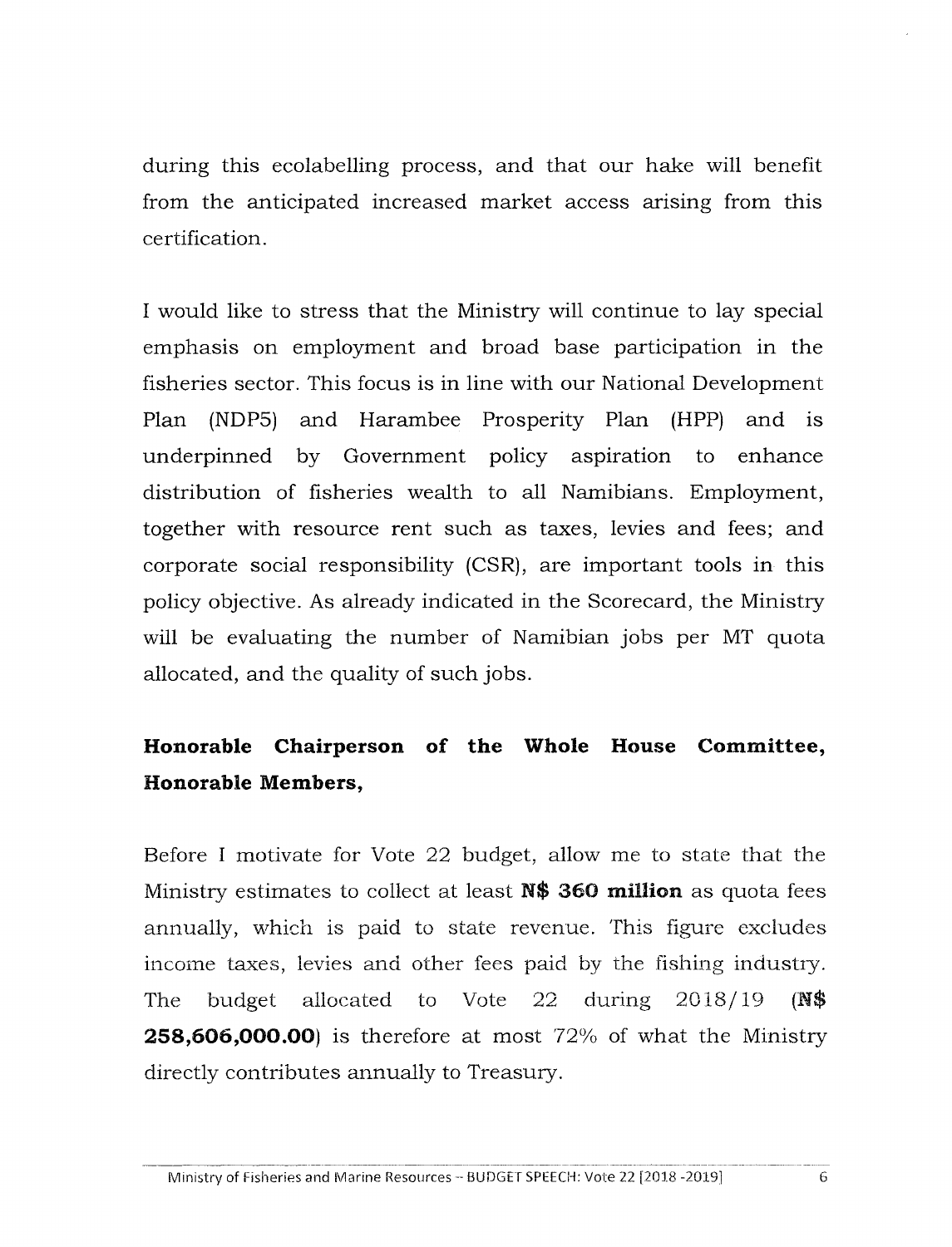Allowme to motivate how the budget will be utilised to implement the programs of the Ministry. Out of the total of **N\$ 258,606,000.00** allocated to Vote 22, an amount of **N\$ 229,247,000.00** is operational budget, while **N\$ 29,359,000** is earmarked for development budget.

In this budget, personnel expenditure constitutes **72.3% (N\$165,904,000.00)** of the operational budget, while operational activities constitute **27.7% (N\$ 63,343,000.00).** There is therefore a 22.1 % decrease in funds earmarked for operational activities, when compared to 2017/2018 budget.

This decrease in operational budget presents a challenge to the Ministry's ability to carry out mandatory activities such as stock assessment, Monitoring, Control and Surveillance (MCS) for our EEZ and inland waters, and will also affect operations at our aquaculture facilities.

The development budget constitutes **11.3% (N\$29, 359,000.00)** of the annual appropriation.

The allocated amounts are proposed to be utilized as follows:

#### 2.0 **Programs:**

#### **2.1 Program 1: Survey and Stock Assessment**

The key role of this program is to conduct research in order to assess the status of the commercially exploited marine resources,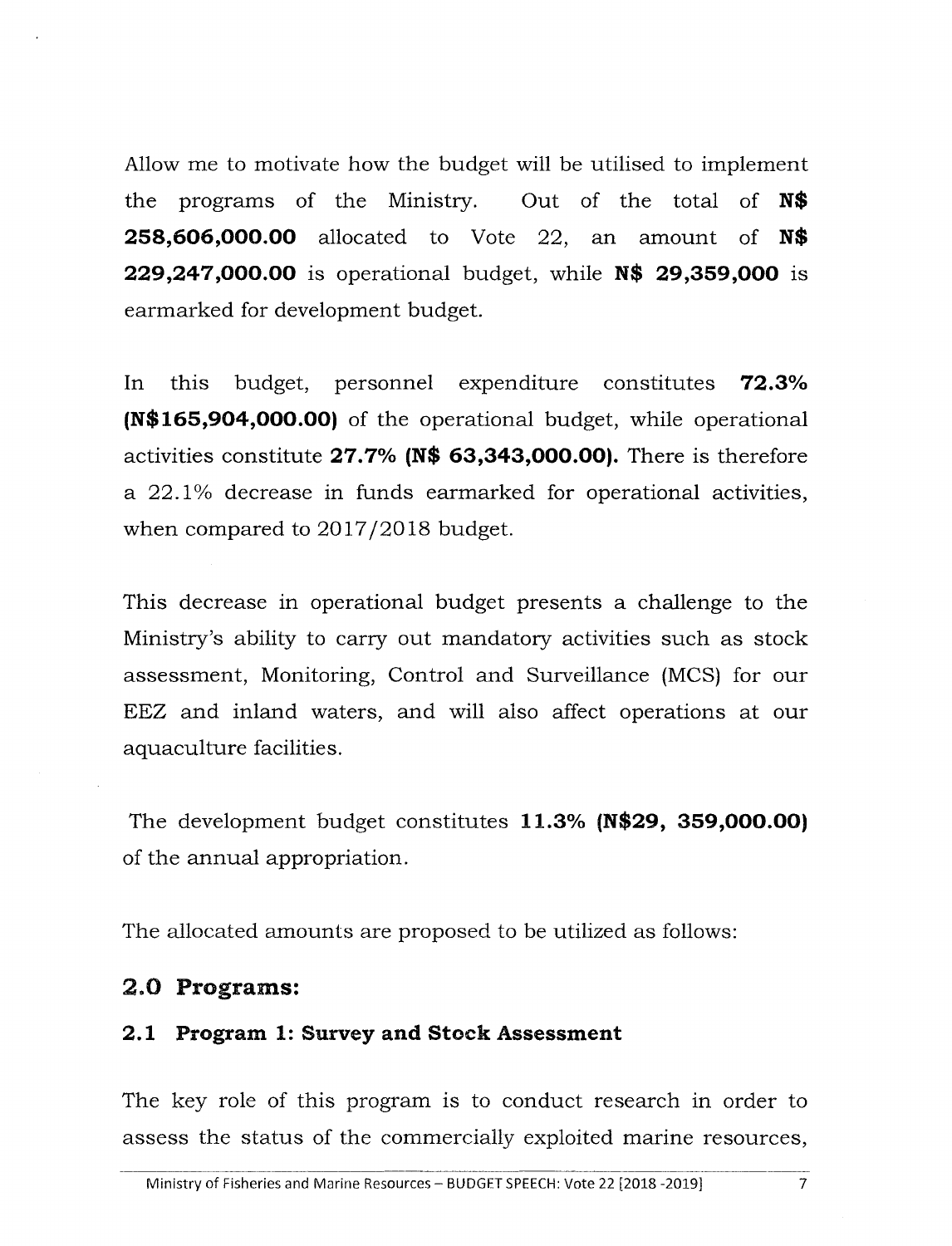as well as the marine environment in order to provide scientific advice on the sustainable harvest levels and relevant management measures annually. The Ministry requires sufficient funding to defray costs associated with research, such as operation of research vessels, laboratories and personnel costs.

## **Honorable Chairperson of the Whole House Committee, Honorable Members,**

Eight biomass surveys were conducted during the 2017/18 financial year to estimate stock sizes, distribution and biology of all commercially exploited marine fish species, namely hake, monk, horse mackerel, sardine, crab, rock lobster and, orange roughy and seals. **In** addition, twelve short surveys were carried out to monitor the marine environment and ecosystem. Results from these surveys indicated that most of the commercially important fish stocks were in a good state, except for the pilchard stock which still needs to recover to a sustainable level. As per standard research procedures, these surveys will be repeated in 2018/2019 fishing seasons.

The Ministry shall make use of its two research vessels, the RV Mirabilis and RV !Anichab, to conduct these surveys. The new multidisciplinary research vessel, RV Mirabilis, will undergo its biannual routine maintenance in June 2018. Consequently, funds are required for the running, maintenance and repairs of these vessels. --------.~~~-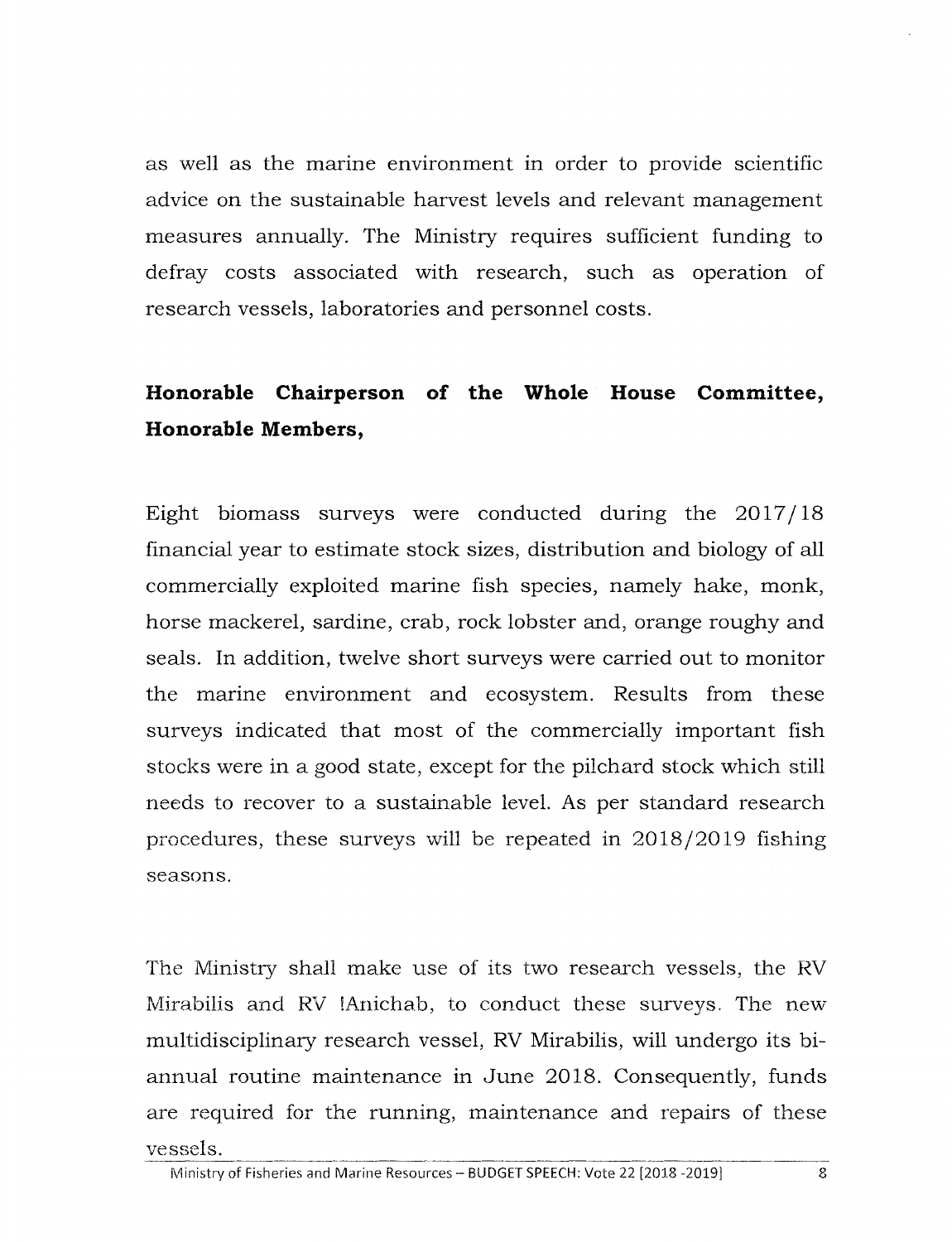# **Honorable Chairperson of the Whole House Committee, Honorable Members;**

To fulfill responsibilities under this program, the Ministry requests N\$ **54,833,000.00** for the 2018/19 financial year.

#### **2.2 Program 2: Human Resources Development**

This program is aimed at equipping staff members with different skills and abilities, through training and development programs in various fields at all levels in the Ministry.

## **Honorable Chairperson of the Whole House Committee, Honorable Members,**

During 2017/18 financial year, the Ministry administered seven bursaries and scholarships in fields such as administration, research and aquaculture production. Due to budget cuts, and in line with MTEF targets, limited resources are allocated to staff training in 2018/19.

In order to fulfill our responsibility under this program, an amount of **N\$ 425, 000.00** is requested for the 2018/19 financial year, as reflected in 027-7 Others under Main Division 02 - Administration.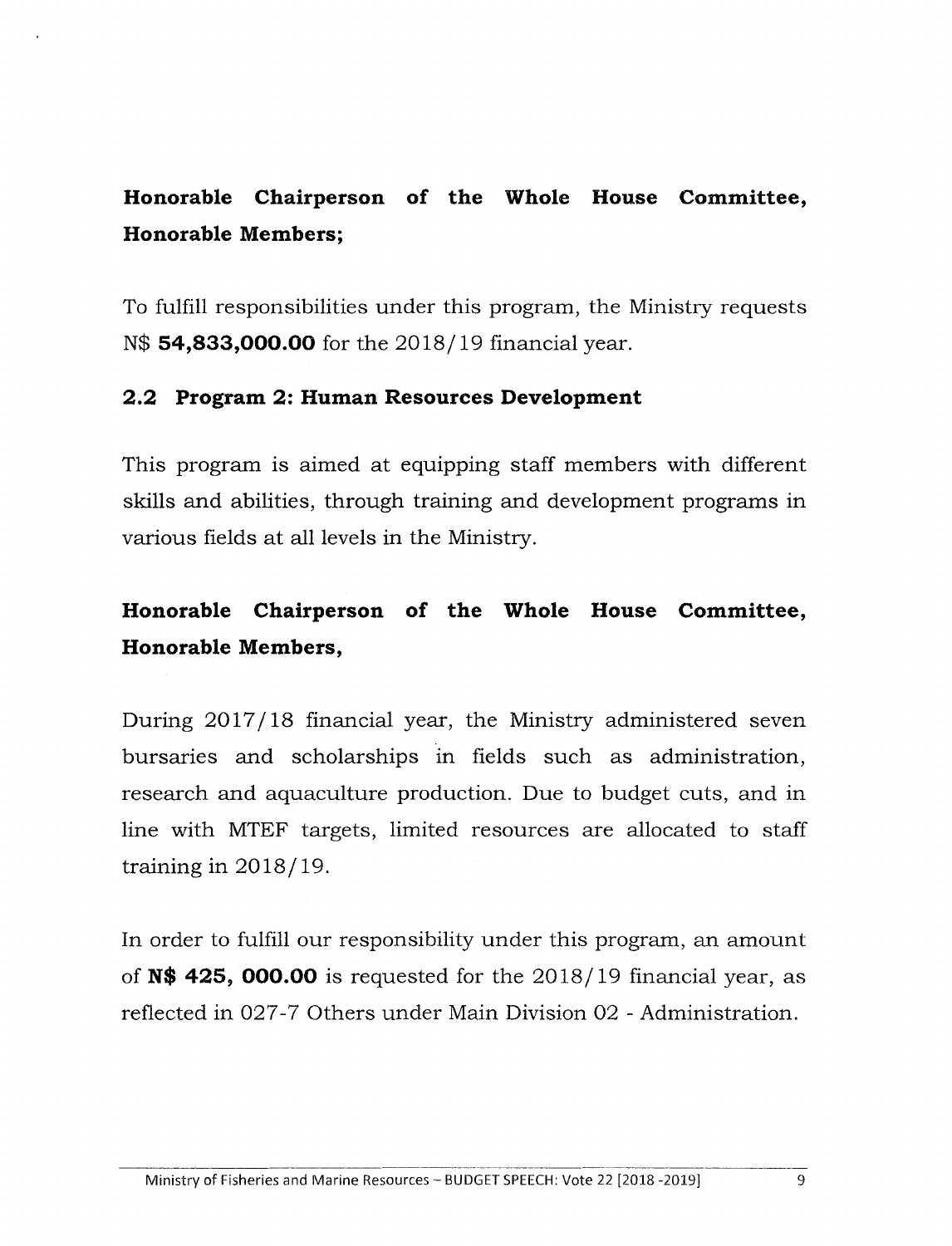### **2.3 Programme 3: Marine and Inland Monitoring, Control and Surveillance (MCS)**

The purpose of this program is to ensure that fishing and fisheries related activities within Namibia's Exclusive Economic Zone (EEZ) and inland waters comply with our fisheries legislation.

I would like to acknowledge that 2017 was a challenging year with regard to implementation of Monitoring Control and Surveillance (MCS) measures, due to budget constrains being experienced across the entire Government. This has resulted in about 65% reduction in patrols and related operations, when compared to 2016 levels.

We have a challenge with reported Illegal Unreported and Unregulated (IUU) fishing activities in our northern maritime border with Angola. This situation needs to be urgently addressed in 2018, as it is unacceptable. In this regard, I am happy to report that there is a coordinated Government and inter-Governmental approach to address this matter urgently, and resources are being mobilized to this effect. Those involved will soon face the full force of the Law.

We have also noted IUU fishing activities in our rivers involving use of illegal (undersize) nets, particularly in the Kavango and Zambezi rivers. In the 2017/2018 financial year, the Ministry conducted patrols of coast, rivers and inland bodies, and issued fines for violations detected.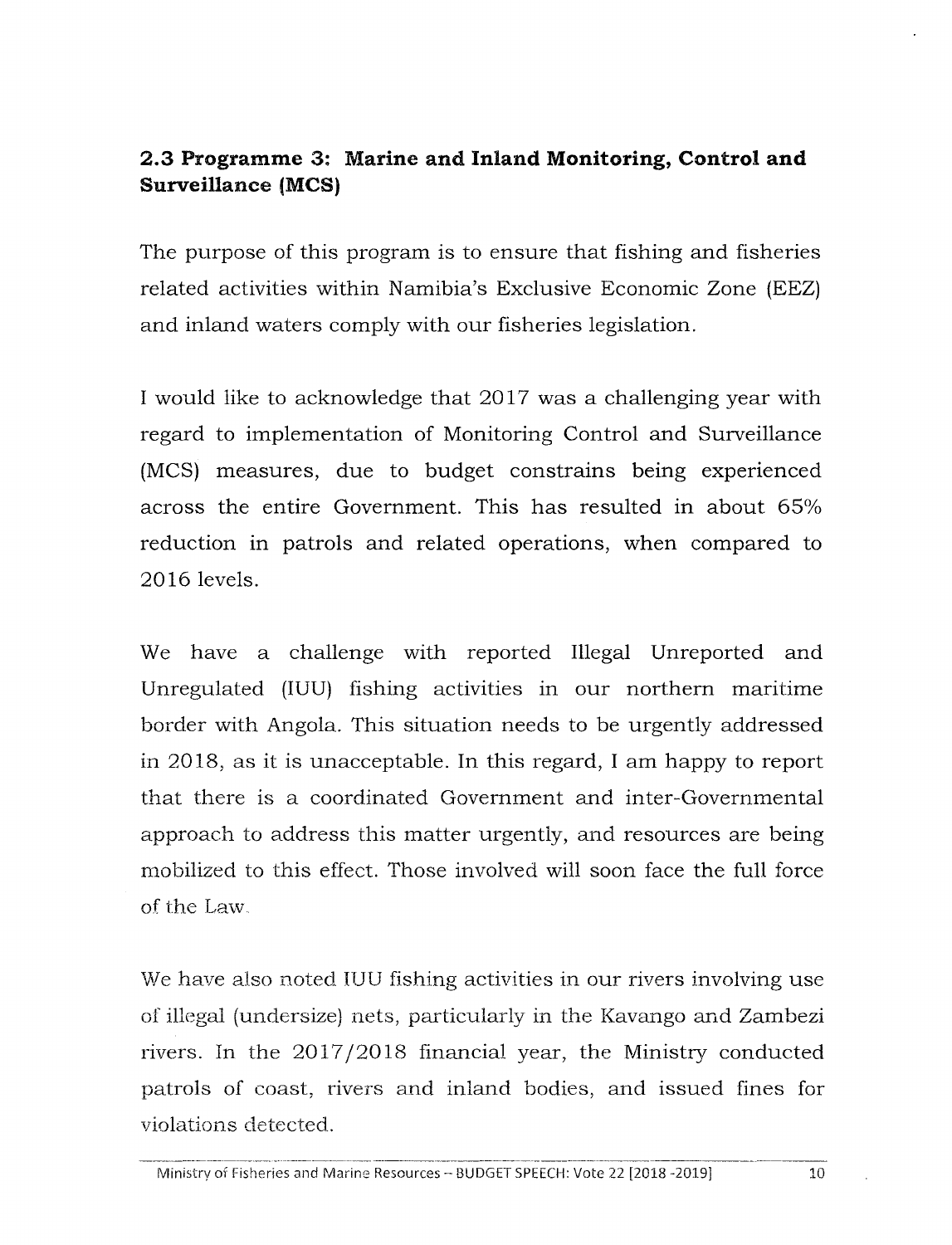In line with our objective to strengthen MCS activities, Namibia acceded to the UN Ports States Measures Agreement (PSMA) and deposited its instruments with FAO Director General on 18 July 2017. The Ministry plans to exchange information, through this Agreement, with neighboring countries in order to further assist in the control, entry and denial into our ports of IUU or foreign vessels. This will help to prevent illegally caught fish from entering international markets through any ports in the SADC region.

## **Honorable Chairperson of the Whole House Committee, Honorable Members,**

To fulfil our mandate under this program, we request **N\$97, 198, 000.00** for 2018/2019 financial year. This amount is inclusive of **N\$ 56, 151,000.00** for personnel costs and **N\$ 15,465,000.00** for one capital project, namely for construction of Kavango East Regional Office.

The Operational budget also includes transfers to State-Owned Enterprises, namely Namibian Maritime and Fisheries Institute (NAMFI) which will receive **N\$ 6,512,000.00,** and **N\$5,537, 000.00** which will be transferred to the Lüderitz Waterfront Development Company (LWDC) as part of our commitment to that project.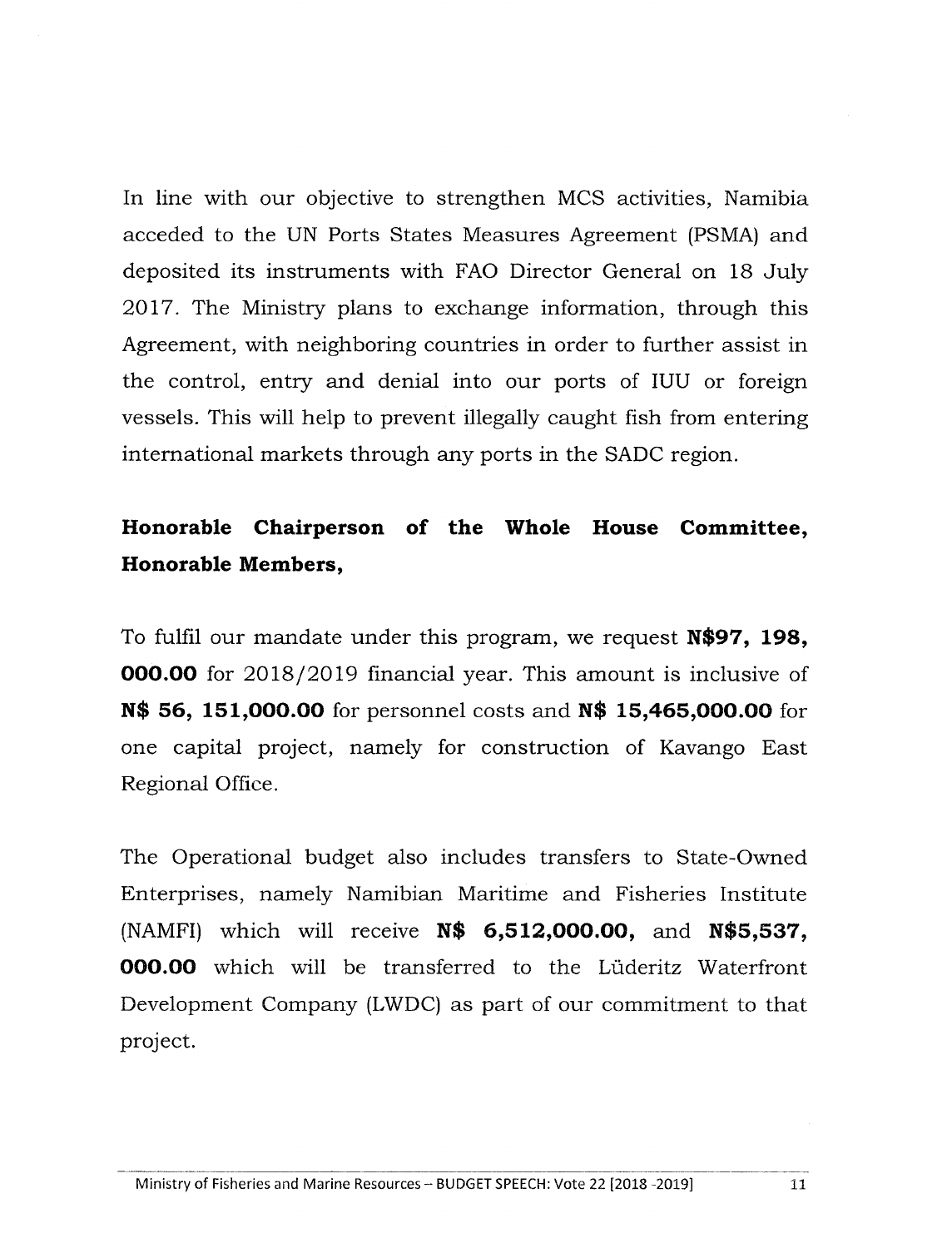#### 2.4 Programme 4: Promotion of Marine & inland Aquaculture

The purpose of this program is to ensure responsible and sustainable utilization of inland fisheries resources and sustainable development of aquaculture, to increase income generation, enhance food security, reduce poverty, create employment, improve rural livelihood at household levels, and increase investment.

Under this program, 5 hatcheries produce fingerlings for small scale farmers, cooperatives and Ministry fish farms.

The hatcheries are located at the following aquaculture centres:

- Hardap Inland Aquaculture Centre (HIAC),
- Omahenene *j* Onavivi  $(Onavivi/IAC),$ Inland Aquaculture Centre
- Ongwediva Inland Aquaculture Centre (OIAC),
- Kamutionga Inland Fisheries Institute (KIFI) and
- e Zambezi Inland Aquaculture Centre.

During 2017/18, funds allocated to these centres were utilised for various activities such as research, fingerling and fish production, training and extension services. A total of 58 small scale fish farmers received 472,817 tilapia and catfish fingerlings. It is important that these hatcheries and fish farms are maintained and used optimally.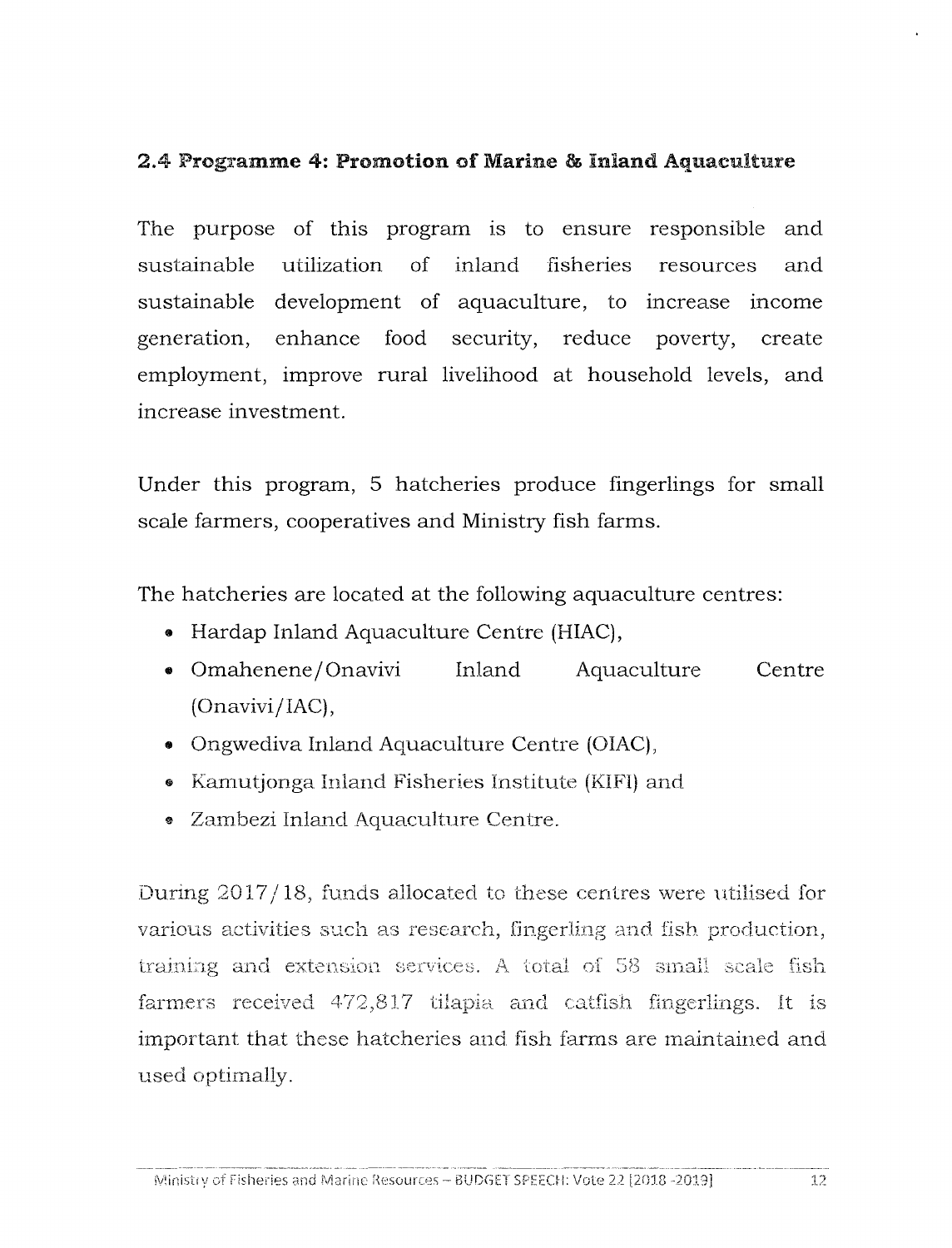During 2017/18, the Ministry completed construction of Leonardville fish farm in Omaheke Region, which has a capacity of producing about 4 tonnes of fish per month under optimum conditions, for farmers capacity building purposes.

The sustainable utilization of Inland Fisheries resources is a priority for the Ministry. Inland Fisheries resources (rivers, lakes, dams) continue to support food security of riparian communities by providing protein at household levels. However, there are indications that our Inland Fisheries stocks are declining.

In our effort to strengthen Inland Fisheries management, the Ministry will continue to monitor fish catches, biological diversity and health of these resources. In this regard, the Ministry held consultations with Traditional Authorities, Regional Councils, Community Conservancies along the Zambezi and Kavango Rivers to discuss fisheries protected areas and closed seasons. The Ministry intends to empower riparian communities to manage their own fisheries resources on a sustainable basis.

## **Hanorable Chairperson of the Whole House Committee, Honorable Members,**

The Ministry is keen to improve control on SPS (Sanitary, Phytosanitary Standards) in Mariculture, to facilitate market access of mariculture products to lucrative overseas markets. In this regard, the Ministry is developing Namibian Molluscan Shellfish Sanitation, Monitoring and Control Regulations, with the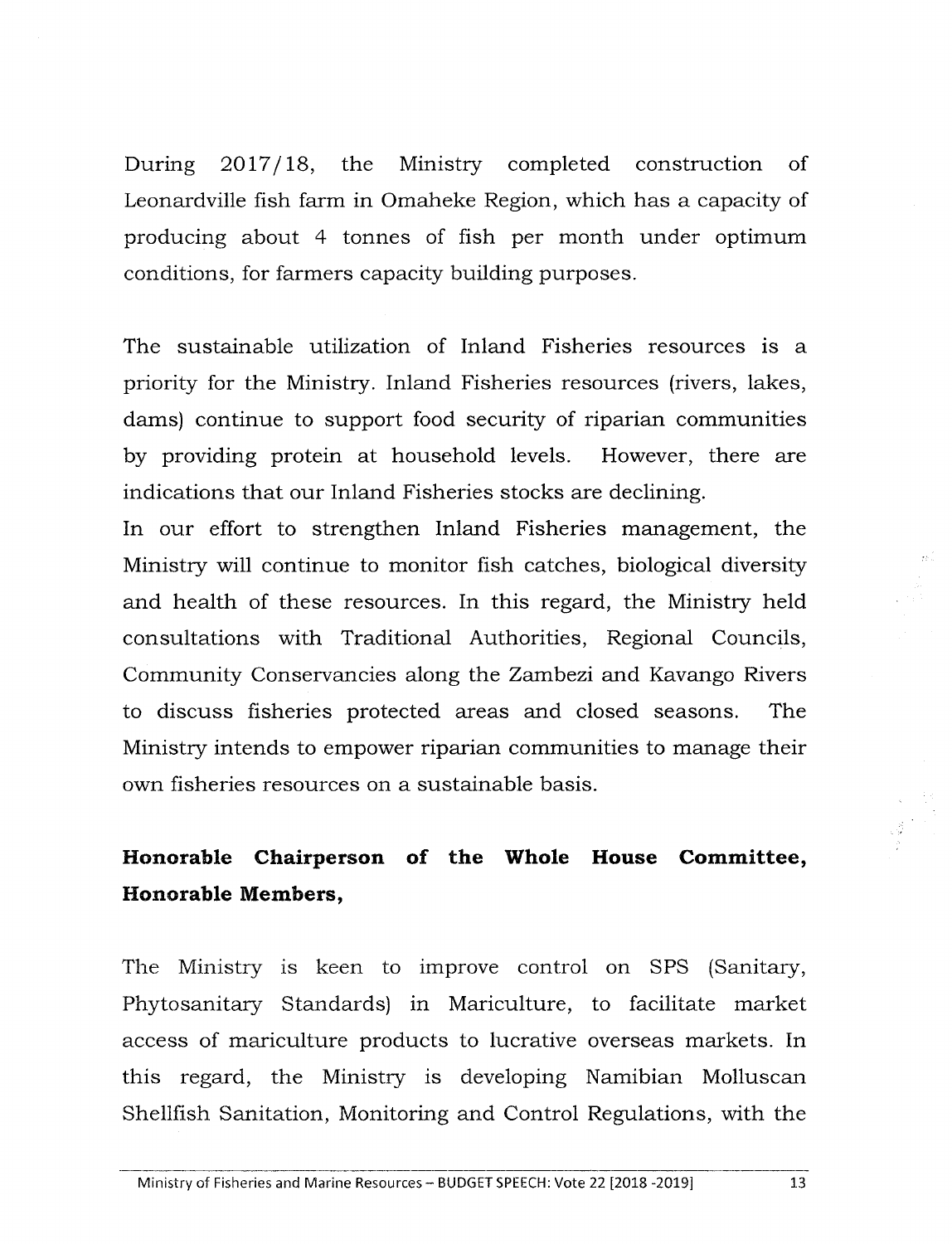assistance of FAO through a project of the African Solidarity Trust Fund (ASTF). This regulation should be gazetted this year.

Shell Fish production was about 448 metric tons in 2017/18. Most of the oysters were exported to East Asian and South African markets. Hatcheries at Swakopmund and Luderitz now produce oyster and abalone spat for the Namibian aquaculture producers. The production of local shellfish spat is critical from a bio-security point of view since it minimizes the risk of diseases from other sources.

### **Honorable Chairperson of the Whole House Committee, Honorable Members,**

In order to carry out activities under this program, an amount of N\$ 39, 513,000.00 is required to fulfil our mandate during the 2018/2019 financial year. This amount includes N\$ 3,250,000.00 for capital projects at Leonardville in the Omaheke Region, and Fonteintjie at Keetmanshoop in //Karas Region.

#### $2.5$  Programme 5: Policy and Economic Advice

The main purpose of the program is to advice the Ministry on socio-economic outlook and performance of the fishing industry and also to analyse socio-economic impact of allocated total allowable catches (TAC) in the fishing industry.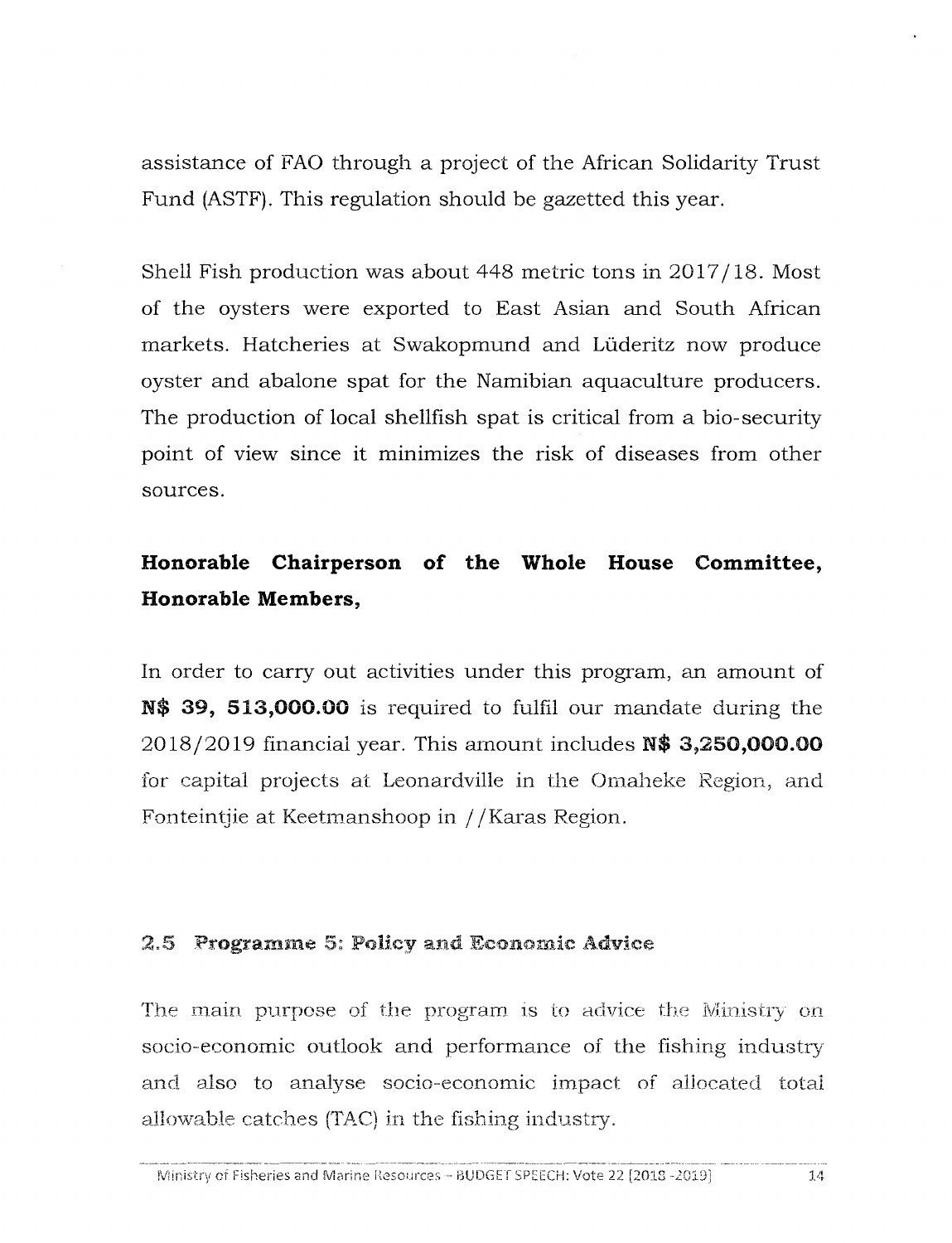I would like to inform the August house that by 31st December 2018, there will be 106 (one hundred and six) fishing rights which will have attained 20 years since their first date of issue, and a further 7 rights which will attain this period in 2019. In line with our Laws and Government Policies on this matter, I have communicated to all affected right holders that these rights have now terminated or will be terminating, having attained the maximum 20-year period. These expiring rights are spread across all the sub-sectors of our marine fisheries.

This 20-year condition is not new, it has been Government Policy in our marine fisheries for many years, and all right holders are well aware of this fact. **20 years means exactly that, 20 years.** In line with provisions in the Marine Resources Act, 2000, I will be inviting all interested Namibians, including those whose rights have terminated, to apply for new fishing rights during the course of this financial year.

The Ministry has finalised the development of a **Scorecard** to evaluate the performance of right holders and hence determine the amount of fishing quota to be allocated to each right holder, which is now before Cabinet. This **Scorecard** is based on eight (8) criterions as per the Marine Resources Act, 2000. The Scorecard will be implemented during the course of this financial year.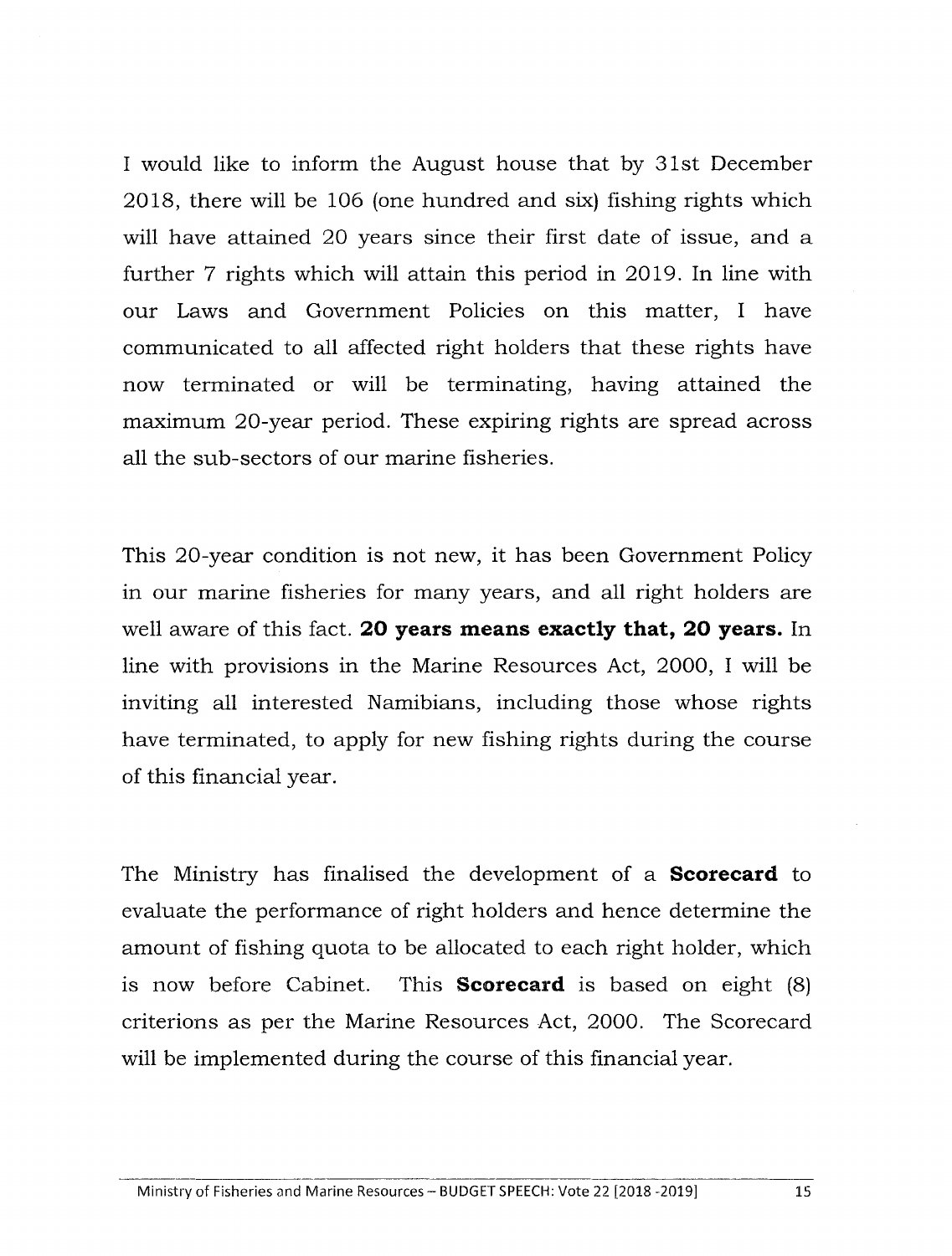The Strategic Plan for the next five years (2017-2022) has been developed in the last financial year. This plan will be used to direct the Ministry'S overall strategic priorities, operational management plans and activities. The plan has been developed with key contributions from our stakeholders, particular the fishing industry, line Ministries whose mandate affect fisheries and development partners.

The Ministry, in line with NDP5, is developing a Blue Economy governance and management system that sustainably maximizes economic benefits from marine resources and ensures equitable marine wealth distribution to all Namibians.

In partnership with the Ministry of Urban and Rural Development, the Ministry has identified functions and activities to be decentralized. To this effect, consultations has taken place in all fourteen regions with respective Regional Councils.

The Ministry has finalized review of resource rent levels and has gazetted new levies and fees on marine resources, which include quota fees, marine resources fund levies, and by-catch fees. The combined total of these fees and levies is set at a minimum of 5.1% of the landed value in N\$/kg, of our marine resources. The review of these fees was aimed at increasing State Revenue, and ensuring that operational activities at the Ministry, which are essential for facilitating fishing and related activities are sustainably managed.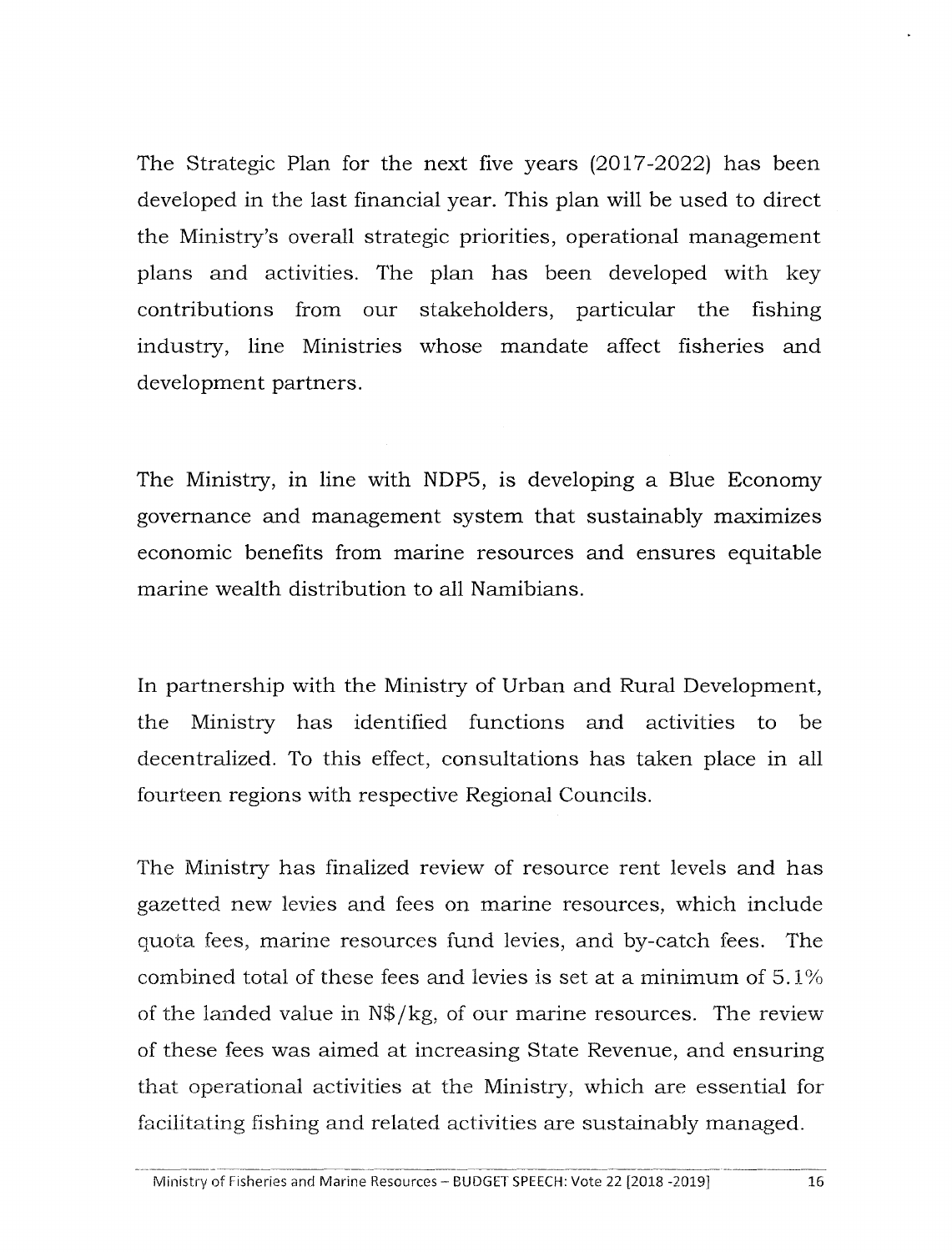### **3.0 Conclusion**

# In Conclusion, Honorable Chairperson of the Whole House **Committee, Honorable Members,**

Allow me to submit to this August House, the budget for Vote 22: Fisheries and Marine Resources for 2018/ 19, to the value of **N\$ 258,606,000.00,** for your consideration and approval.

#### **I Thank You**